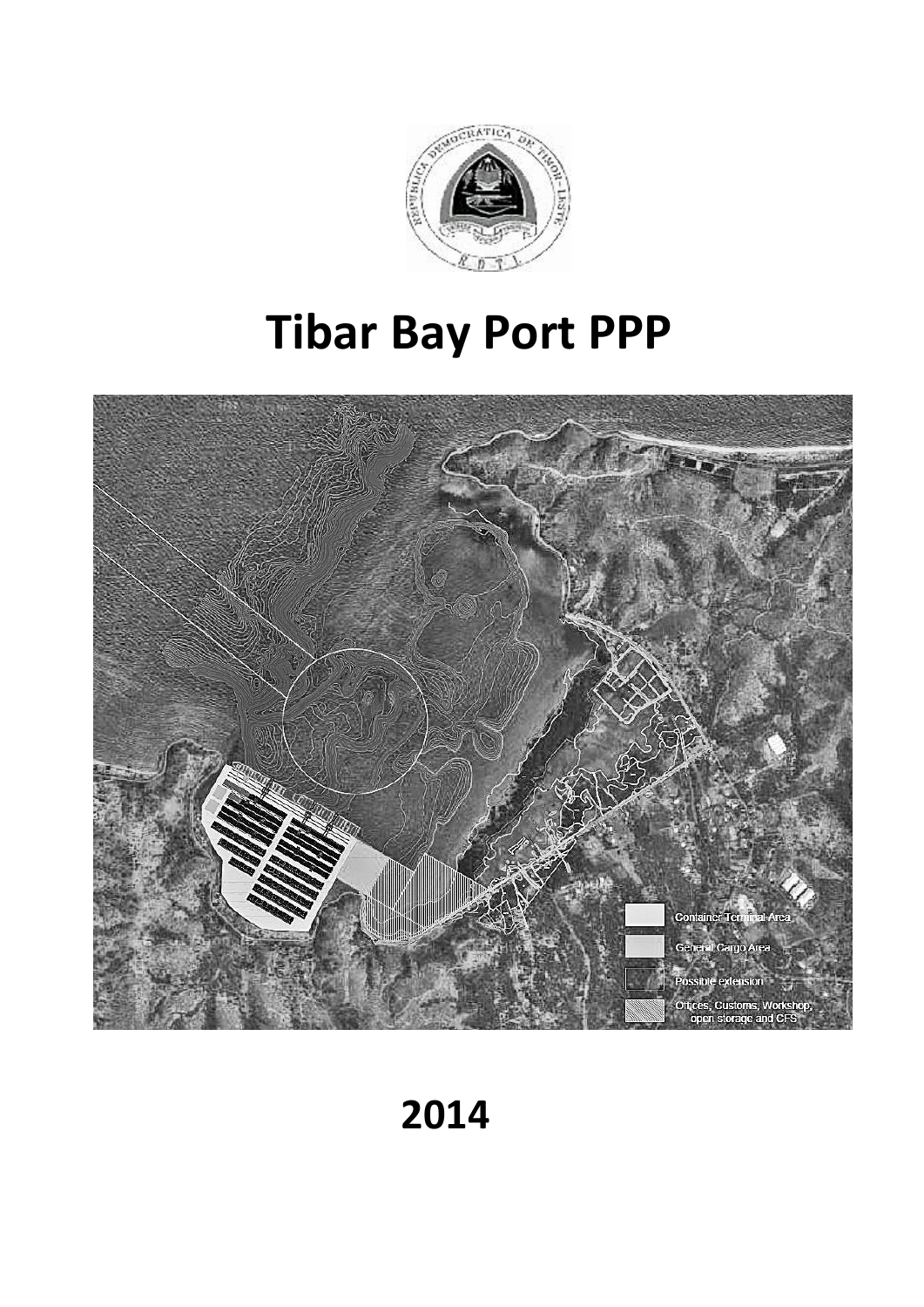# **What?**

A modern international two berth (630m) cargo and container terminal. Capacity: 350.000 TEU, the expected volume of trade in 2040. (TEU is twenty-foot equivalent unit, or a 20 foot container.)

# **Where?**

The selected site for the port is on the south-west side of the Tibar Bay. This site has the *least negative impact* on mangroves, sacred sites, access to fishing, fish pond and salt farming, and houses of inhabitants of the Tibar community.

# **Why?**

Economic and population growth will drive cargo growth from around 45,000 TEU (2012) to over 350,000 TEU by 2040. The *Timor-Leste Strategic Development Plan 2011-2030* identifies the need for a new port on the north coast of Timor-Leste in proximity to the majority of the national population living within and around the capital Dili. The port is needed to replace Dili Port, Timor-Leste's only international seaport, which is expected to have reached its limit in 2018, resulting in congestion, delays and high costs. The Dili harbor port will still be used for passenger traffic.

### **Who?**

The Government of Timor-Leste in a Public Private Partnership (PPP) with an international port operator selected in competitive international public tender.

The concession will be a Build Operate Transfer (BOT) for 30 years.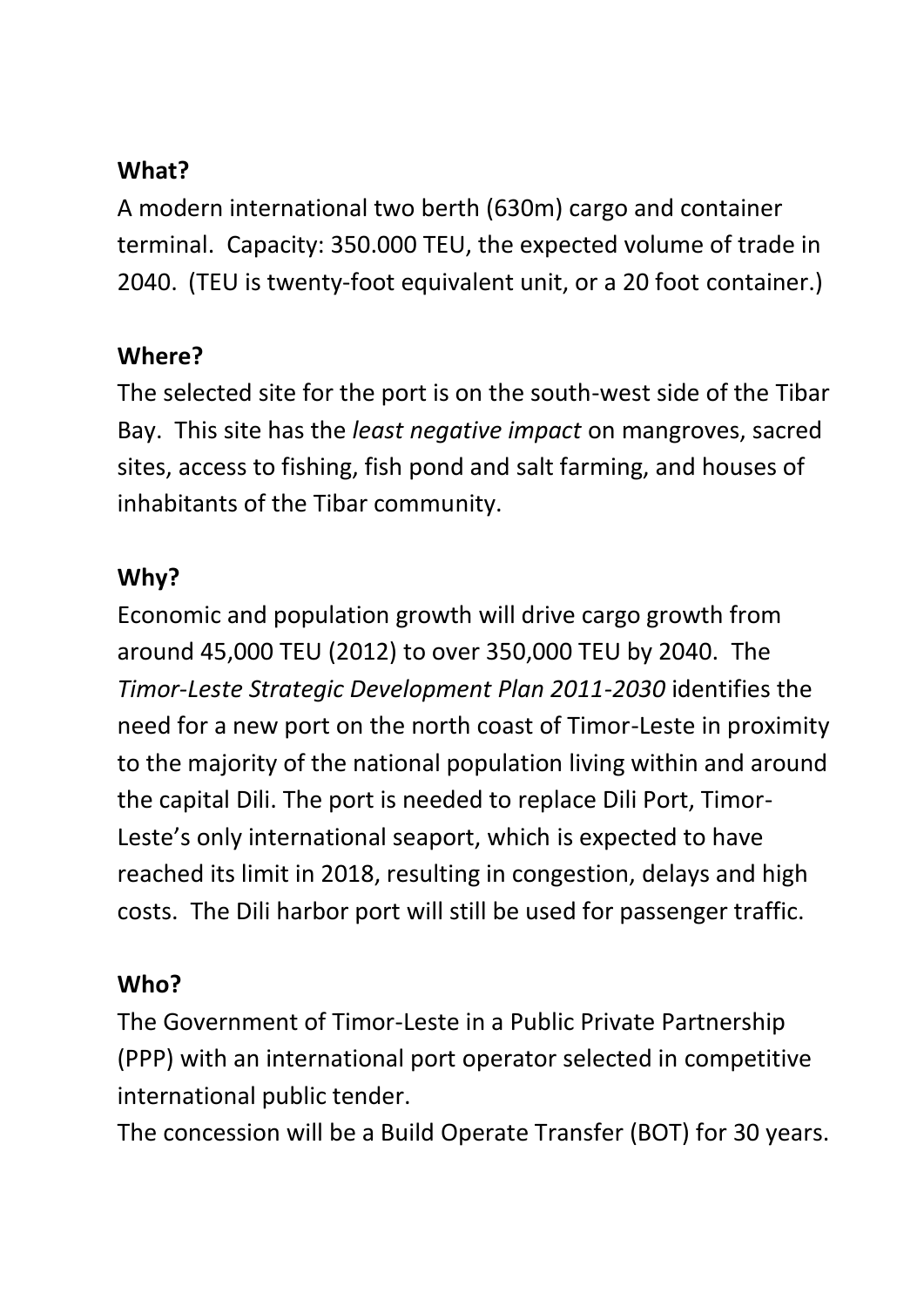#### **How much?**

Estimated total cost: 300-400 million USD over a period of several years to be shared between the Government of Timor-Leste and a port operator. The Government will receive royalties, fees and taxes.

#### **When?**

Invitation for Prequalification October 2013 Announcement of Prequalified bidders February 2014 Bid Submission Deadline Estimated April 2014 Execution of Project Agreement Estimated May 2014 Estimated construction period 2015-2016 Estimated start of port operation 2016 - 2017

#### **Risks?**

Economic: The contract will include clauses to protect the Government interests and ensure proper operation, such as performance benchmarks, sinking funds for maintenance, step-in rights, and regulatory powers.

Environmental: The damage to mangroves and coral reefs will be compensated by replanting or reestablishment in near-by area. During construction and operation phase the concession holder will be obliged to comply with national and international legislation. Comprehensive Environmental and Social Impact Assessments will be carried out prior to the construction of the port.